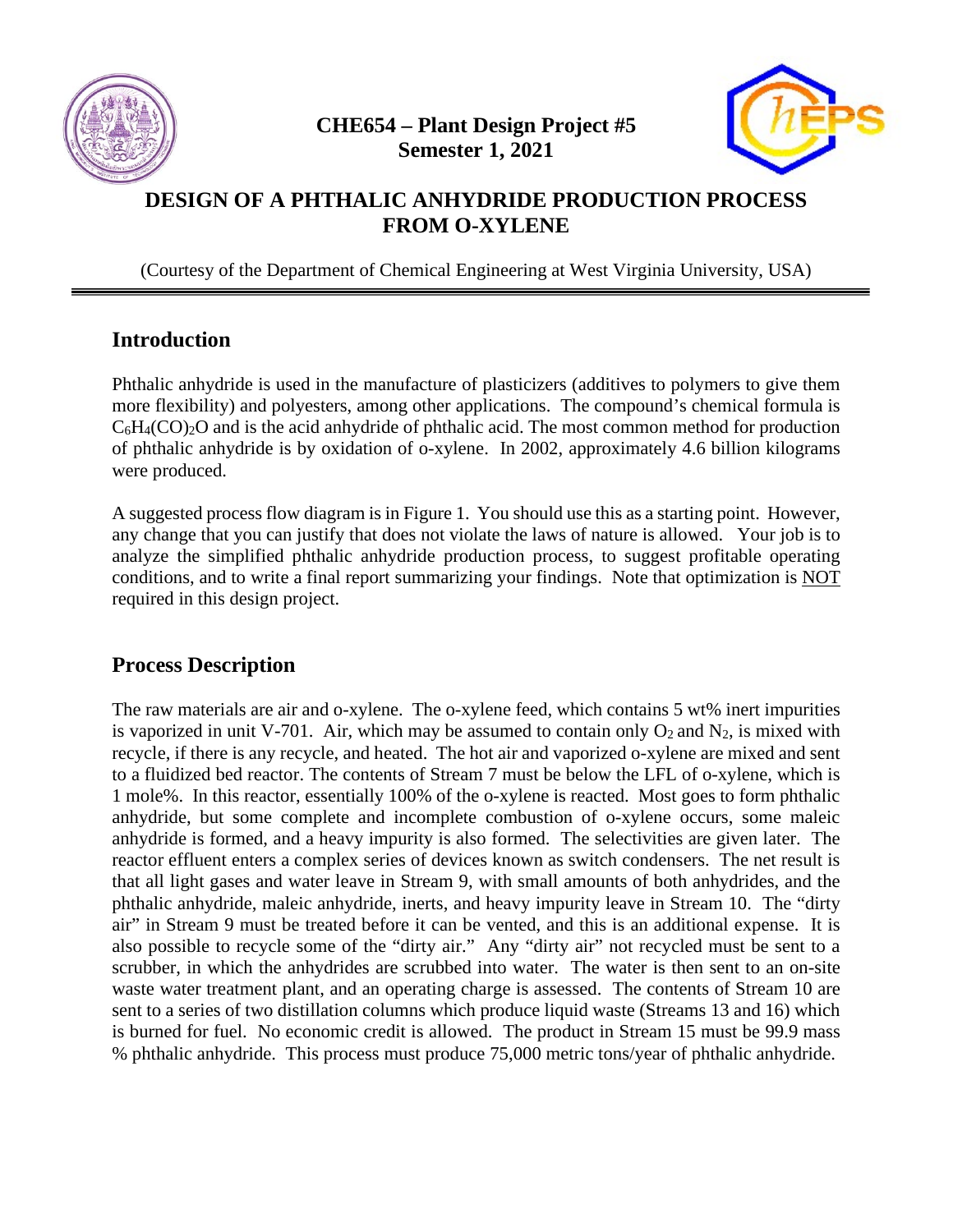

Unit 700 - Phthalic Anhydride from o-Xylene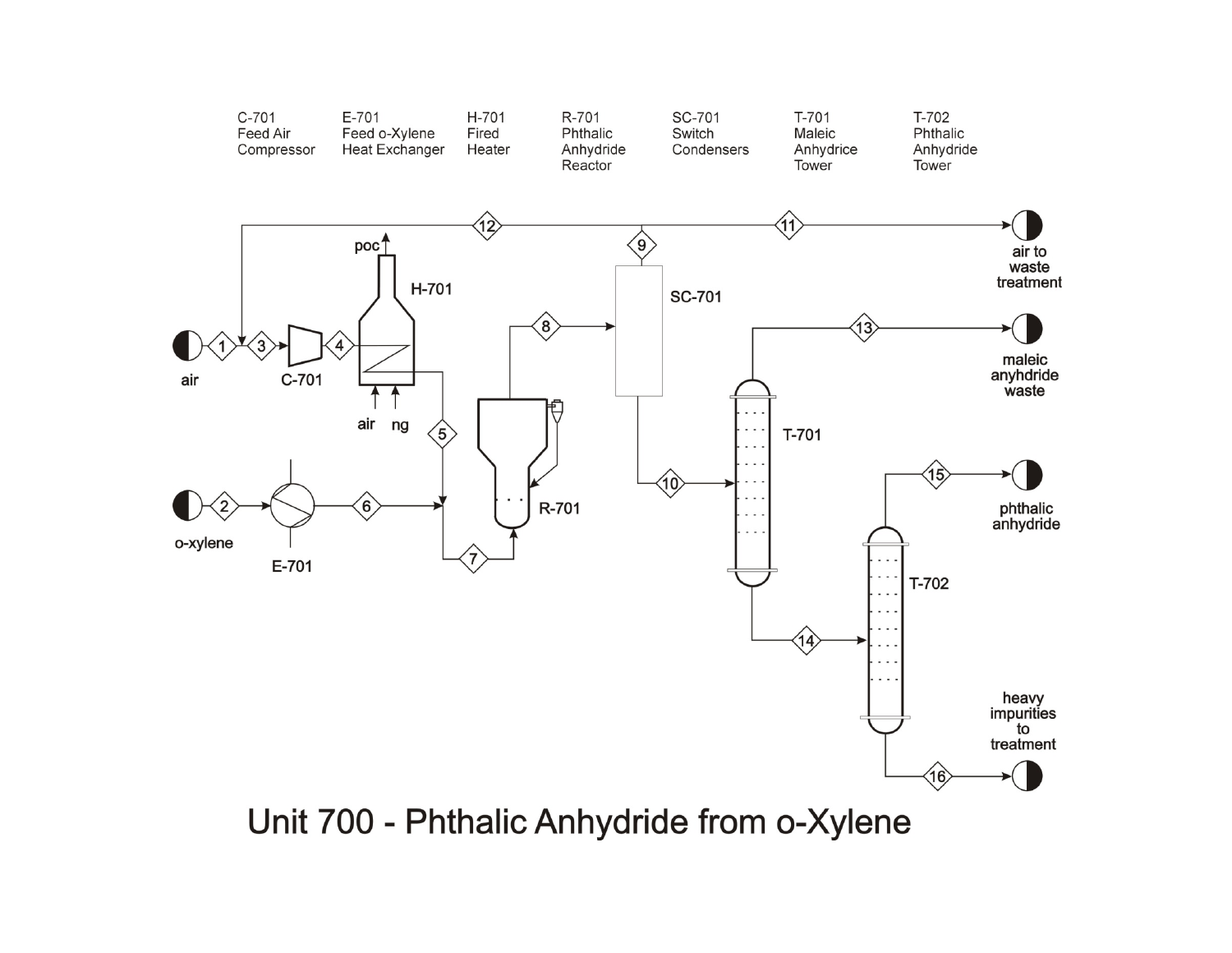

# **Power Cycle Section**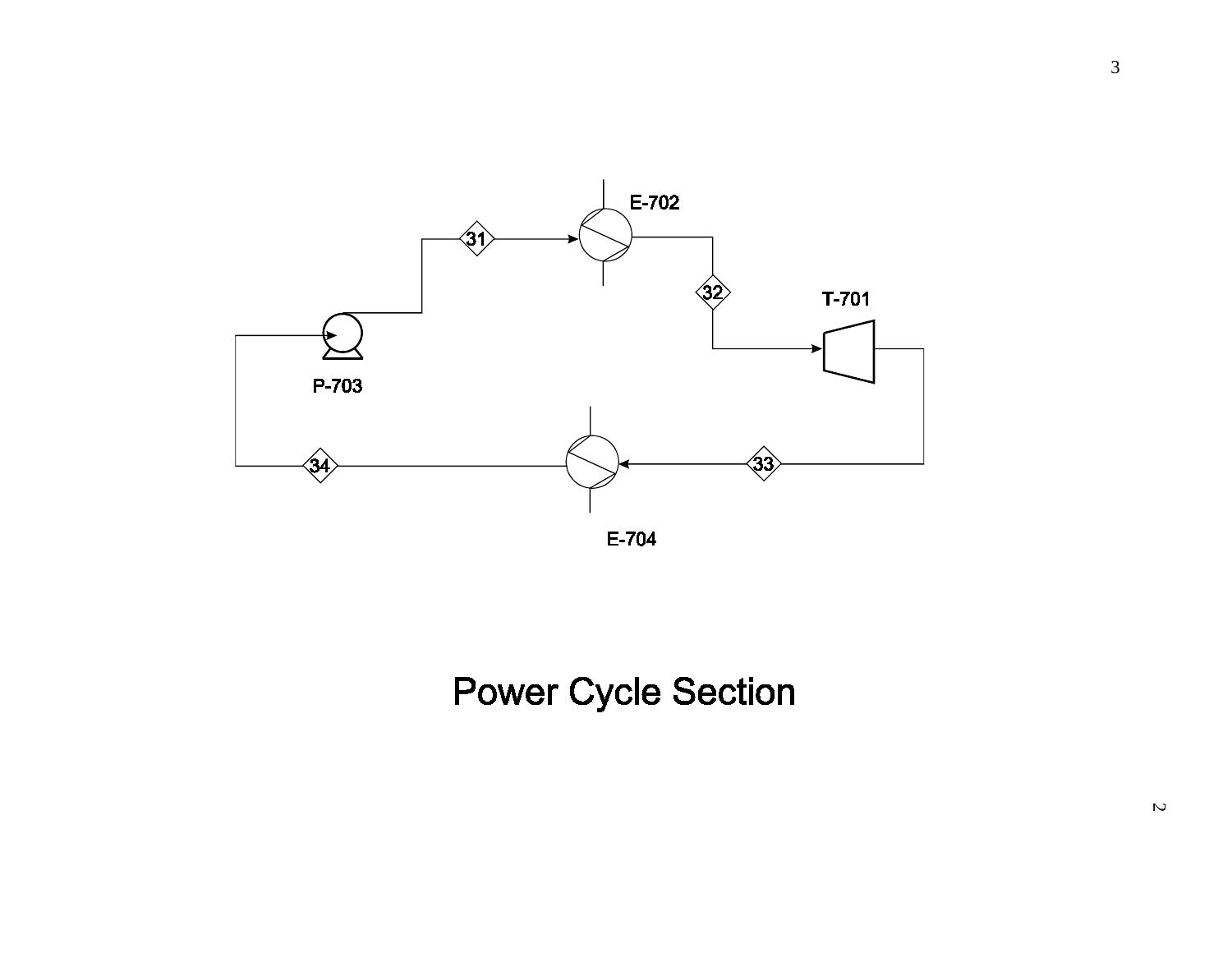#### **Process Details**

#### **Feed Streams**

Stream 1: air, consisting of 79%  $N_2$  and 21%  $O_2$  - free

Stream 2: o-xylene with 5 wt % inert impurity

#### **Equipment**

Compressor (C-701): increases pressure of air feed from 1 atm to 3 atm

Vaporizer (E-701): vaporizes o-xylene feed which is already above 3 atm

Fired Heater (H-701): heats air to reaction temperature

Reactor (R-701):

The reactor feed may be no lower than 300°C. The catalyst is only active to produce phthalic anhydride between 300°C and 420°C.

The following reactions occur:

phthalic anhydride  $C_8H_{10} + 3O_2 \rightarrow C_8H_4O_3 + 3H_2O$ o – xylene

maleic anhydride  $C_8H_{10} + 7.5O_2 \rightarrow C_4H_2O_3 + 4H_2O + 4CO_2$ 

The complete combustion of o-xylene also occurs.

Selectivity data are in Table 1. These data are approximate and are to be used only for the initial mass and energy balance calculations, not for more complex versions to be completed later based on the kinetic data given in the Appendix.

| <b>Table 1</b><br>Fractional Conversion of o-Xylene into (Yield of) Indicated Product |                  |                 |                    |  |
|---------------------------------------------------------------------------------------|------------------|-----------------|--------------------|--|
| $T({}^{\circ}C)$                                                                      | maleic anhydride | CO <sub>2</sub> | phthalic anhydride |  |
| 300                                                                                   | 1.00             | 0.00            | 0.00               |  |
| 320                                                                                   | 0.536            | 0.0339          | 0.425              |  |
| 340                                                                                   | 0.215            | 0.102           | 0.683              |  |
| 360                                                                                   | 0.100            | 0.200           | 0.700              |  |
| 380                                                                                   | 0.0463           | 0.356           | 0.598              |  |
| 400                                                                                   | 0.0215           | 0.602           | 0.377              |  |
| 420                                                                                   | 0.00             | 1.00            | 0.00               |  |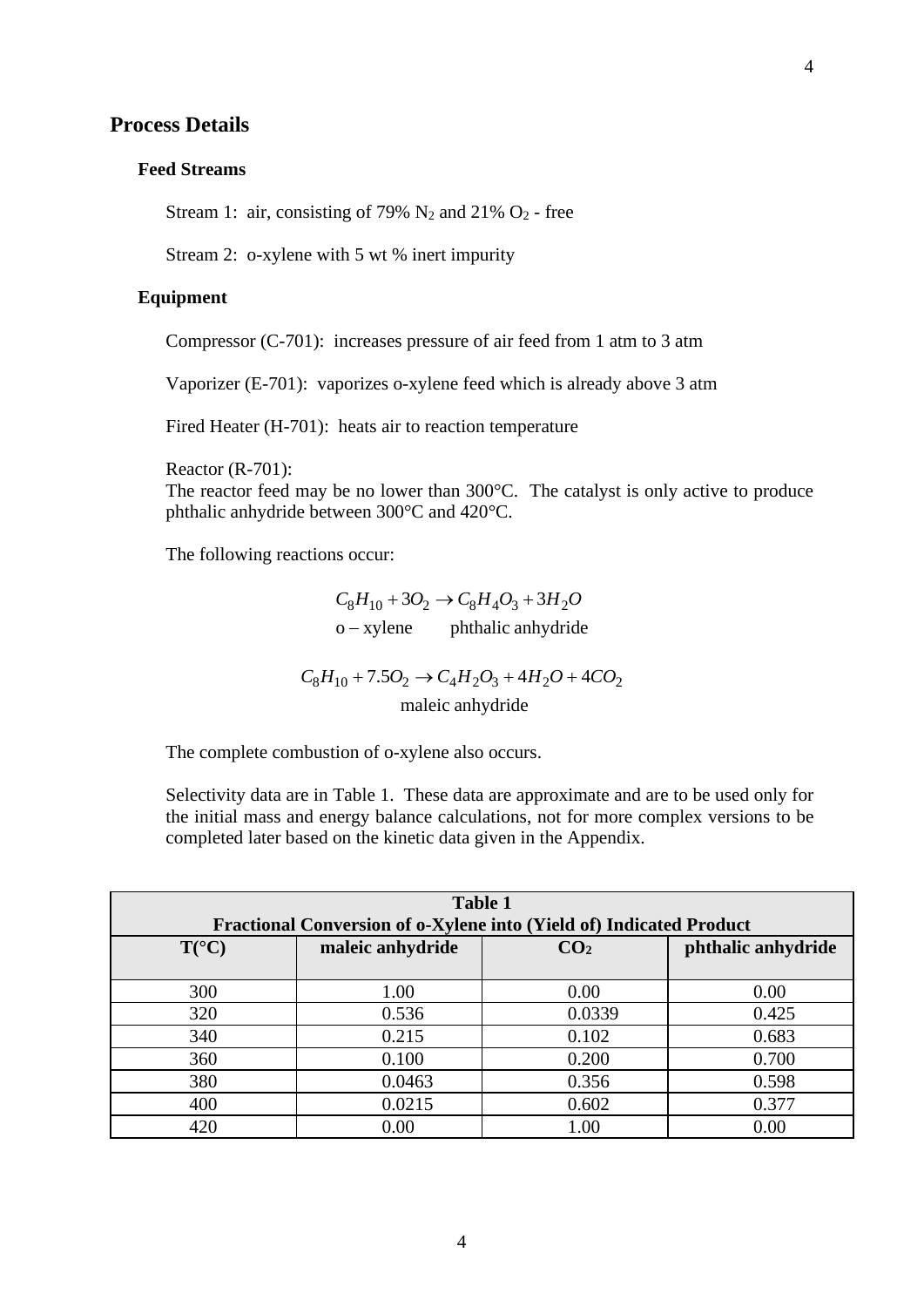Switch Condensers (SC-701): These are a complex set of condensers. Phthalic anhydride is first condensed as a solid (desublimated) and then melted. There are three condensers, one in the desublimation mode, one in the melting mode, and one in standby mode.

The recovery of phthalic anhydride is done using a set of switch condensers that desublimate the phthalic anhydride using cooled oil. This unit operation has been modeled as a component separator with the following fractions leaving in the off gas.

| 1.00  |
|-------|
| 1.00  |
| 1.00  |
| 1.00  |
| 1.00  |
| 1.00  |
| 0.010 |
| 0.89  |
| 0.00  |
|       |

Distillation Column (T-701): Here, 99% of the phthalic anhydride and all of the heavy impurity goes to Stream 14. All of the inert and enough of the maleic anhydride to allow Stream 15 to satisfy its purity requirement go to Stream 13.

Distillation Column (T-702): Here, 99.9% of the phthalic anhydride, and any remaining maleic anhydride go to Stream 15, and all of the heavy impurity goes to Stream 16.

Molten Salt Loop: Streams 21-24 contain molten salt. Its properties may be found in Reference [1]. The molten salt removes the heat generated by the exothermic heat of reaction in the reactor.

Power Cycle Section: The energy removed from the molten salt in E-702 is to be used as the energy source in a power cycle. Steam is to be the fluid in the cycle. The turbine generates electricity which can be sold to the power company for 90% of the price of electricity given below, or it can be used internally in the plant. The heat sink in E-704 may be cooling water or refrigerated water. You must evaluate the economics of the power cycle.

#### **Separation Section**

This section may be simulated on Aspen Plus with a series of component separators. The installed cost of the separation section, in millions of dollars, may be taken as

#### $$2.25 + 0.5n$

where n is the number of separation devices needed, not including the one which removes the dirty air. The utility costs associated with the separation section may be assumed to be 50% of the utility costs associated with the process through Stream 10.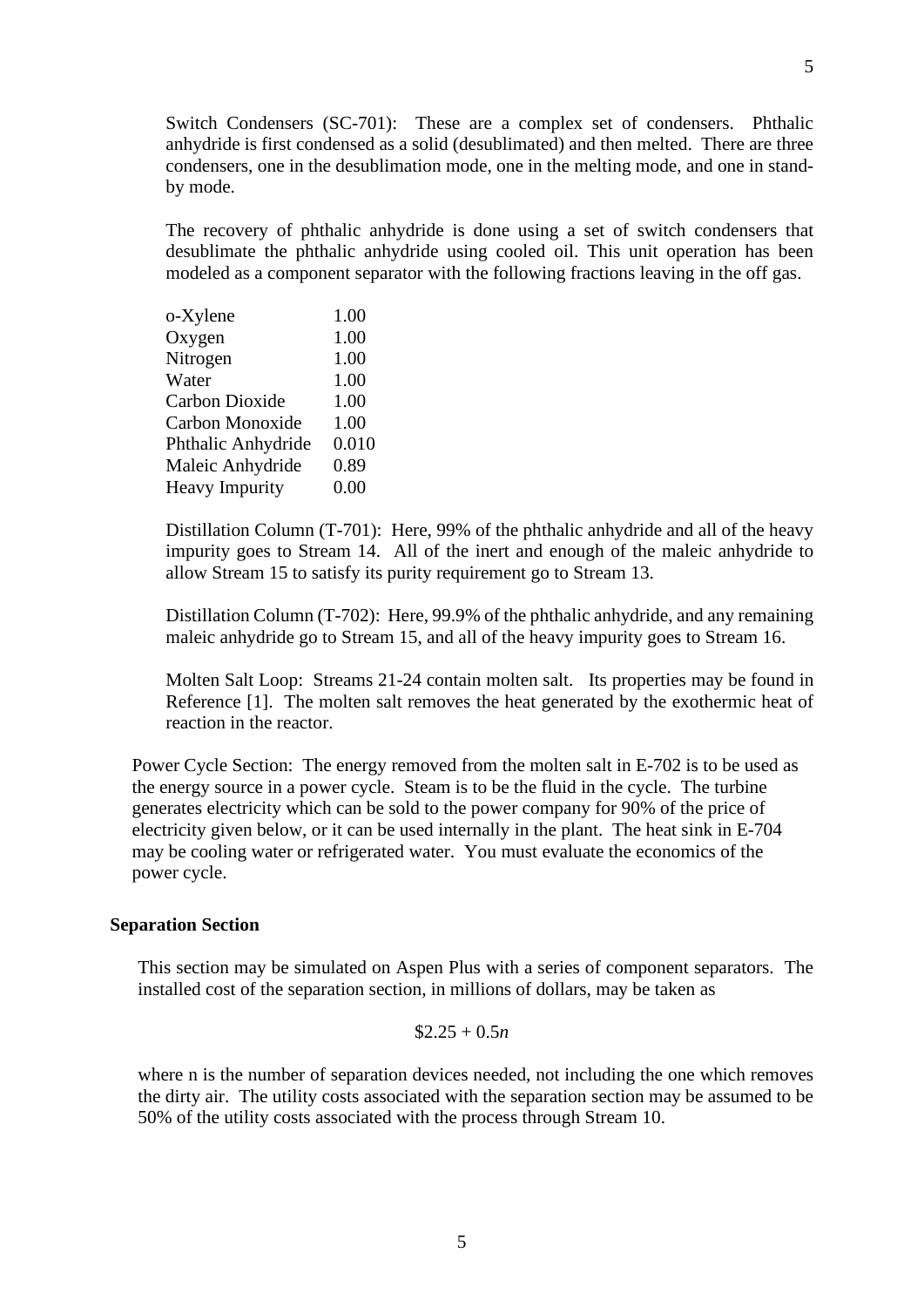A detailed design of E-701 is required for base-case conditions. It should be assumed that cooling water is available at the conditions specified in the Appendix of this problem statement. For this heat exchanger design, the following information should be provided:

- Diameter of shell
- Number of tube and shell passes
- Number of tubes per pass
- Tube pitch and arrangement (triangular/square/..)
- Number of shell-side baffles, if any, and their arrangement (spacing, pitch, type)
- Diameter, tube-wall thickness, shell-wall thickness, and length of tubes
- Calculation of both shell- and tube-side film heat transfer coefficients
- Calculation of overall heat transfer coefficient (you may assume that there is no fouling on either side of the exchanger)
- Heat transfer area of the exchanger
- Shell-side and tube-side pressure drops (calculated, not estimated)
- Materials of construction
- Approximate cost of the exchanger

A detailed sketch of the exchanger should be included along with a set of comprehensive calculations in an appendix for the design of the heat exchangers. You should use ASPEN Exchanger Design & Rating (EDR) in the ASPEN Plus simulator to carry out the detailed design.

### **Additional Constraints**

- The LFL of benzene may not be exceeded in any stream
- No excess steam can be exported from the plant. Therefore, any steam generated within the process must be used within the process.
- The following specifications for products must be met if a product is to be sold:
	- $\triangleleft$  Maleic Anhydride purity > 99.8 mass%
		- $\triangleleft$  Ouinone purity > 99 mass%
		- $\triangleleft$  Maleic Acid purity > 99.8 mass%
- Any liquid organic stream may be burned in a fired heater as fuel, and a credit may be taken for the fuel value (LHV) of the stream.
- All distillation columns must be simulated using rigorous unit operations (e.g. RADFRAC in Aspen Plus)

### **Economic Analysis**

When evaluating alternative cases, you should carry out an economic evaluation and profitability analysis based on a number of economic criteria such as payback period, internal rate of return, and cash flow analysis. In addition, the following objective function should be used. It is the equivalent annual operating cost (EAOC), and is defined as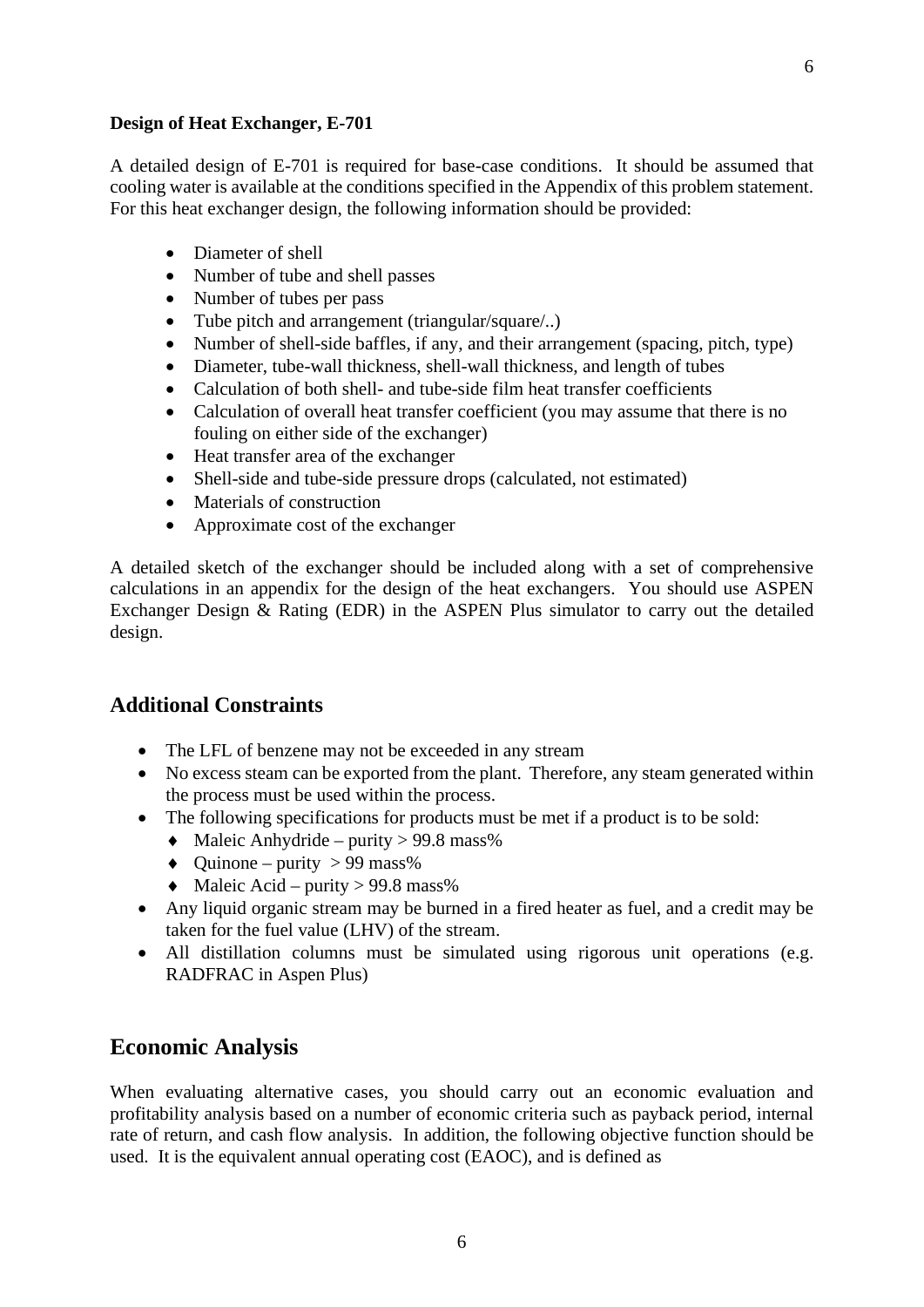$E A O C = -$  (product value – feed cost – other operating costs – capital cost annuity)

A negative value of EAOC means there is a profit. It is desirable to minimize EAOC; *i.e*., a large negative value of EAOC is very desirable, although you are **not** being asked to carry out optimization.

Utility costs are those for steam, cooling water, boiler-feed water, natural gas, and electricity.

The capital cost annuity is an *annual* cost (like a car payment) associated with the *one-time*, fixed capital cost of plant construction and installation.

The capital cost annuity is defined as follows:

$$
capital cost annuity = FCI \frac{i(1+i)^n}{(1+i)^n - 1}
$$
\n(12)

where *FCI* is the installed cost of all equipment; *i* is the interest rate; and *n* is the plant life, in [v]. For accounting purposes, take  $i = 0.15$  and  $n = 10$ .

For detailed sizing, costing, and economic evaluation including profitability analysis, you may use the Aspen Process Economic Analyzer (formerly Aspen Icarus Process Evaluator) in Aspen Plus Version 8. However, it is also a good idea to independently verify the final numbers based on other sources such as cost data given below.

#### **Other Information**

You should assume that a year equals 8,000 hours. This is about 330 days, which allows for periodic shut-down and maintenance.

#### **Final Comments**

As with any open-ended problem; i.e., a problem with no single correct answer, the problem statement above is deliberately vague. You may need to fill in some missing data by doing a literature search, Internets search, or making assumptions. The possibility exists that as you work on this problem, your questions will require revisions and/or clarifications of the problem statement. You should be aware that these revisions/clarifications may be forthcoming.

Moreover, in some areas (e.g. sizing/costing) you are given more data and information than what is needed. You must exercise engineering judgment and decide what data to use. Also you should also seek additional data from the literature or Internet to verify some of the data, e.g. the prices of products and raw materials.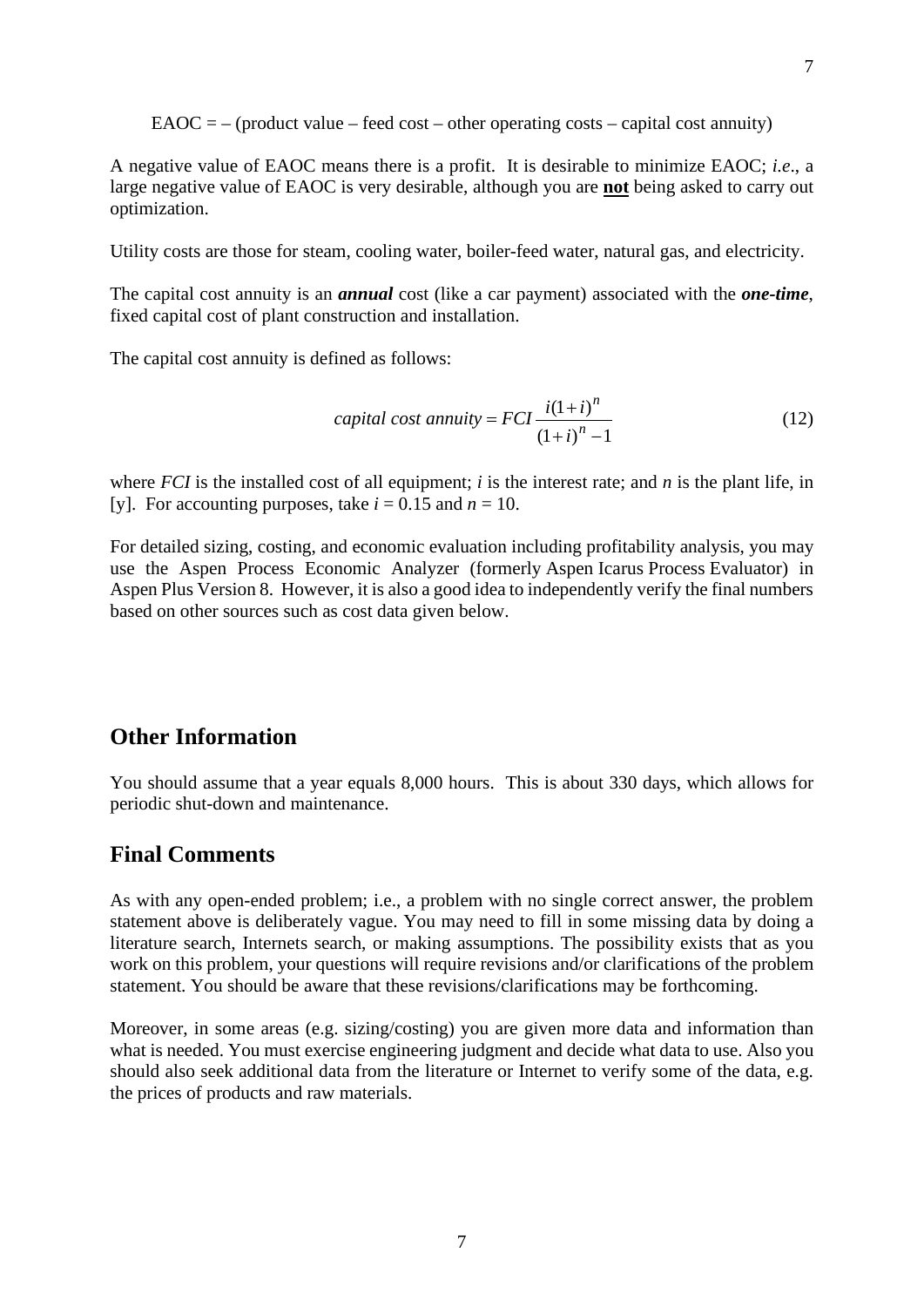# **Reference**

1. Perry, R.H. and D. Green, eds., *Perry's Chemical Engineering Handbook (6th ed.)*, McGraw-Hill, New York, 1984, p. 9-74.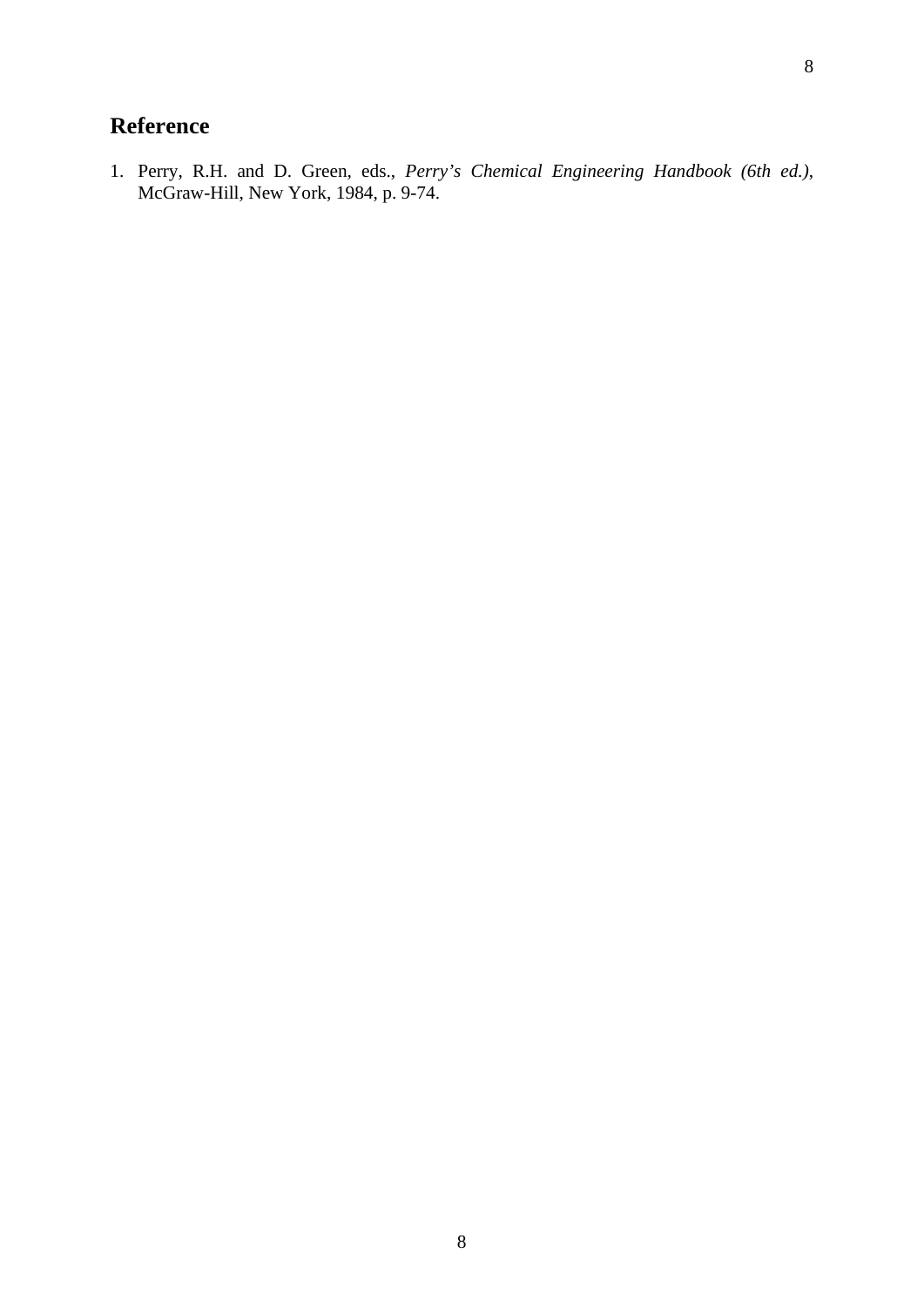### **Appendix 1 Economic Data**

# **Utility Costs**

| Low-Pressure Steam (446 kPa, saturated)                                                                                                                                                                                                           | $$3.00/1000$ kg            |
|---------------------------------------------------------------------------------------------------------------------------------------------------------------------------------------------------------------------------------------------------|----------------------------|
| Medium-Pressure Steam (1135 kPa, saturated)                                                                                                                                                                                                       | $$6.50/1000$ kg            |
| High-Pressure Steam (4237 kPa, saturated)                                                                                                                                                                                                         | \$8.00/1000 kg             |
| Natural Gas (446 kPa, 25°C)                                                                                                                                                                                                                       | \$3.00/10 <sup>6</sup> kJ  |
| Electricity                                                                                                                                                                                                                                       | $$0.05/kW$ hr              |
| Boiler Feed Water (at 549 kPa, 90 °C)                                                                                                                                                                                                             | $$300.00/1000 \text{ m}^3$ |
| Cooling Water<br>available at 516 kPa and $30^{\circ}$ C<br>return pressure $\geq$ 308 kPa<br>return temperature should be no more than 15 <sup>o</sup> C above the inlet temperature, otherwise<br>there is an additional cost of $$0.35/106$ kJ | $$20.00/1000 \text{ m}^3$  |
| Refrigerated Water<br>available at 516 kPa and $10^{\circ}$ C<br>return pressure $\geq$ 308 kPa<br>return temperature is no higher than $20^{\circ}$ C                                                                                            | $$200.00/1000 \text{ m}^3$ |

if return temperature is above 20 $^{\circ}$ C, there is an additional cost of \$7.00/10<sup>6</sup> kJ

# **Equipment Costs (Purchased)**

| Piping               | $\gamma/m = 0.7$ (dia, in) + 1                                                                                                                                                         |
|----------------------|----------------------------------------------------------------------------------------------------------------------------------------------------------------------------------------|
| Valves               | \$100 (flow diameter, in) $^{0.8}$<br>for control valve with orifice plate, double the price                                                                                           |
| Pumps                | \$630 (power, $kW$ ) <sup>0.4</sup>                                                                                                                                                    |
|                      | Heat Exchangers $$1030$ (area, m <sup>2</sup> ) <sup>0.6</sup><br>If extended surfaces are used, area is that for same size tubing without<br>fins. Then add a 25% surcharge for fins. |
| Compressors          | \$770 (power, kW) <sup>0.96</sup> + 400 (power, kW) <sup>0.6</sup>                                                                                                                     |
| <b>Steam Turbine</b> | \$2.18×10 <sup>5</sup> (power output, MW) <sup>0.67</sup><br>assume 75% efficiency                                                                                                     |
| <b>Fired Heater</b>  | \$635 (duty, $kW$ ) <sup>0.8</sup>                                                                                                                                                     |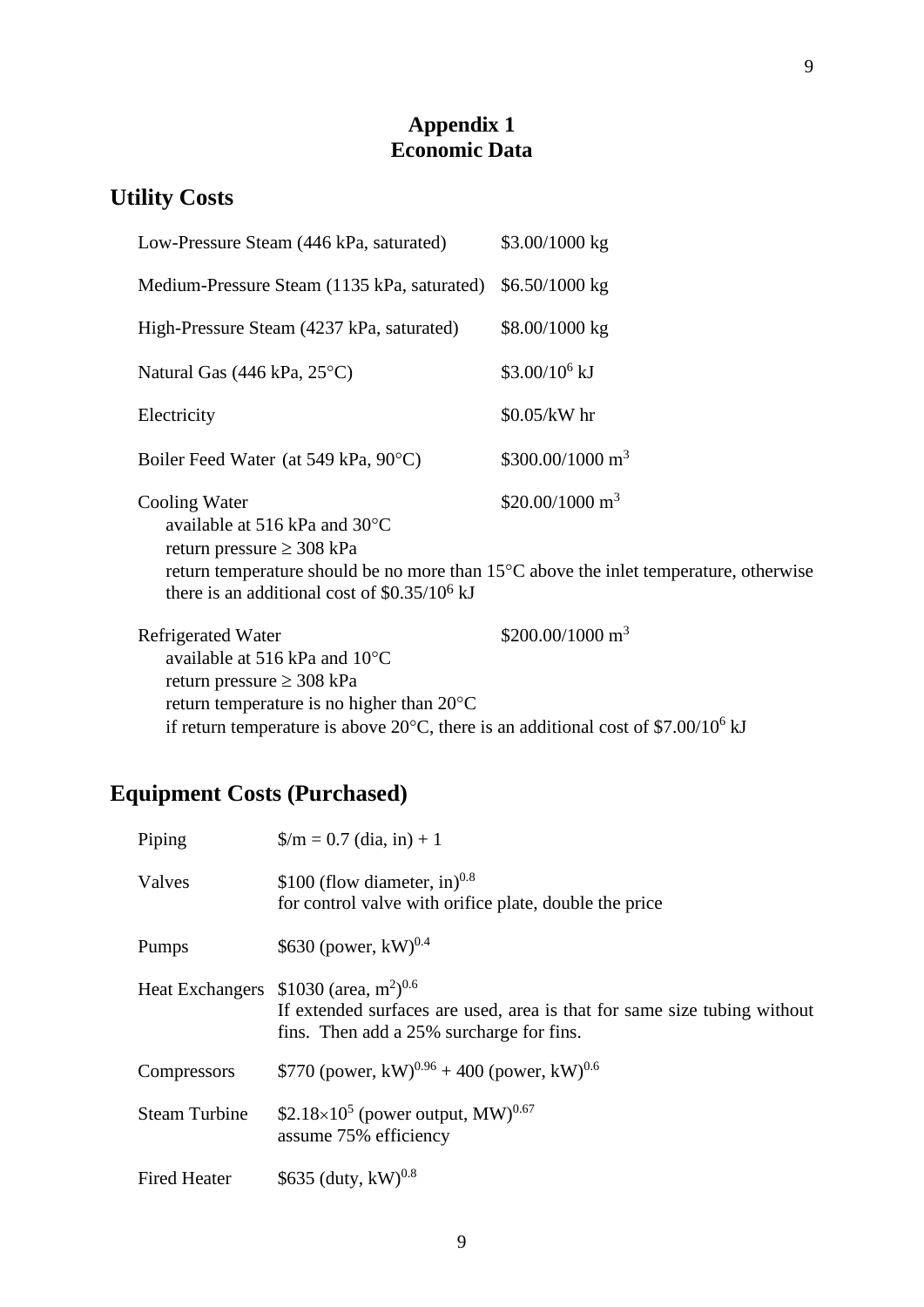assume 80% thermal efficiency

Storage Tank  $$1000V^{0.6}$  $V =$  volume,  $m<sup>3</sup>$ 

# **Equipment Cost Factors**

Total Installed Cost = Purchased Cost  $(4 + material factor + pressure factor)$ 

| Pressure               | $< 10$ atm, 0.0                                                      | does not  |
|------------------------|----------------------------------------------------------------------|-----------|
| (absolute)             | $10 - 20$ atm, $0.6$<br>$20 - 40$ atm, $3.0$<br>$40 - 50$ atm, $5.0$ | since the |
| Carbon Steel           | $50 - 100$ atm, 10<br>0.0                                            |           |
| <b>Stainless Steel</b> | 4.0                                                                  |           |

apply to vessels, packing, trays or catalyst  $\overline{\text{arcc}}$  in  $\overline{\text{arcc}}$  cost equations include pressure effects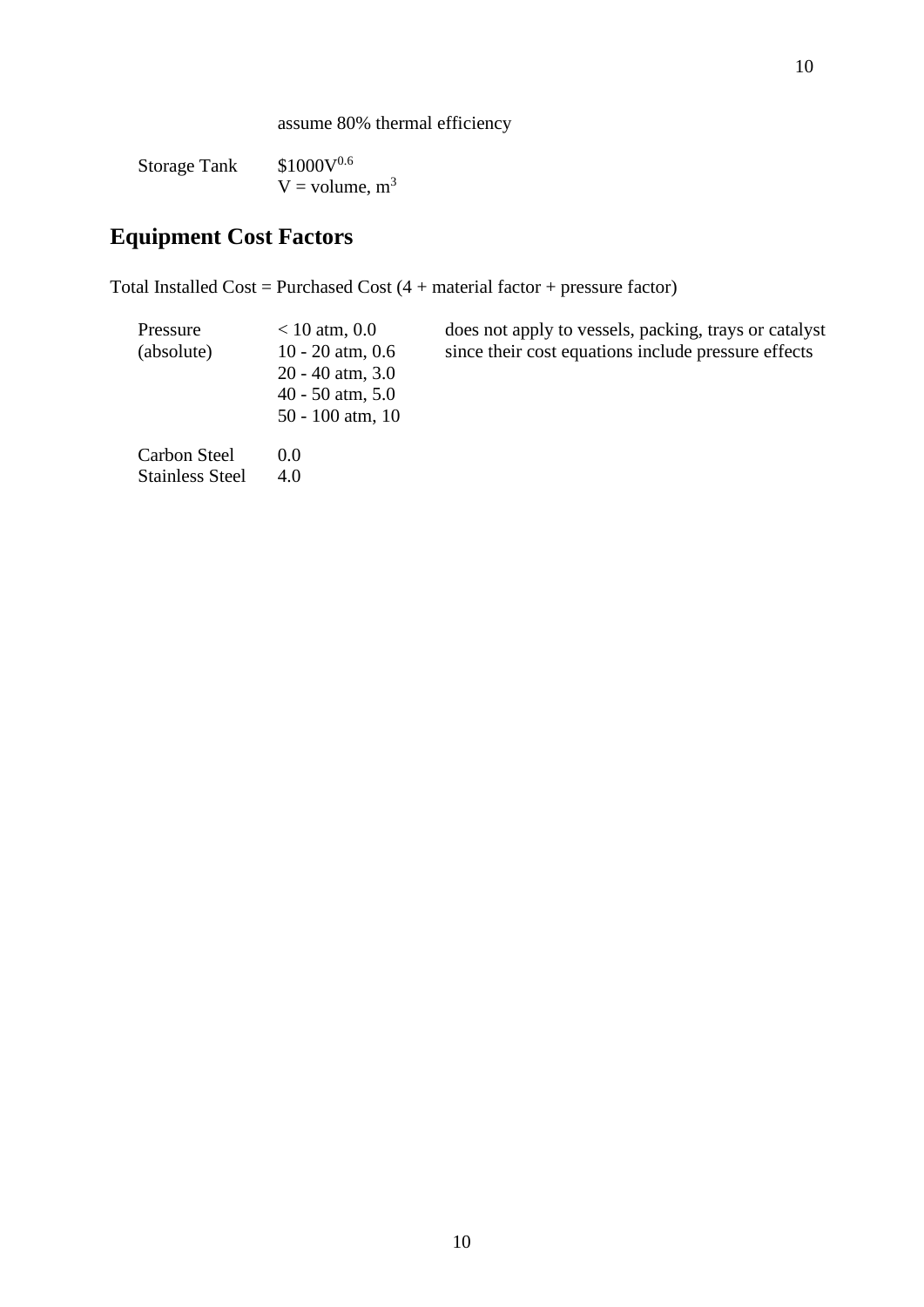### **Appendix 2 Other Design Data**

### **Other Data**

Pressure drops for heat exchangers other than E-703 may be estimated as 30 kPa for the tube side and 20 kPa for the shell side.

Individual heat transfer coefficients for all heat exchange devices other than E-703 may be estimated as follows:

| situation          | $h (W/m^{2o}C)$ |
|--------------------|-----------------|
| condensing steam   | 6000            |
| condensing organic | 1000            |
| boiling water      | 7500            |
| boiling organic    | 1000            |
| flowing liquid     | 600             |
| flowing gas        | 60              |

Air treatment is accomplished by absorption of the organic matter into water, with the light gases vented to the atmosphere. The water is then sent to a waste-water treatment plant. The annual cost is based upon the volume of vapor sent to the treatment plant and the mole fraction of organic matter (phthalic and maleic anhydrides) in Stream 11 or 15. The cost is:

 $\frac{\$}{h}$  *air treated* =  $10^{-4} V_{tot} (0.5 + 1000 x_{or})$  $V_{tot}$  = total volume of "dirty air" to be treated, m<sup>3</sup>  $x_{or}$  = mole fraction of organics (CO<sub>2</sub> is not an organic!) in "dirty air" stream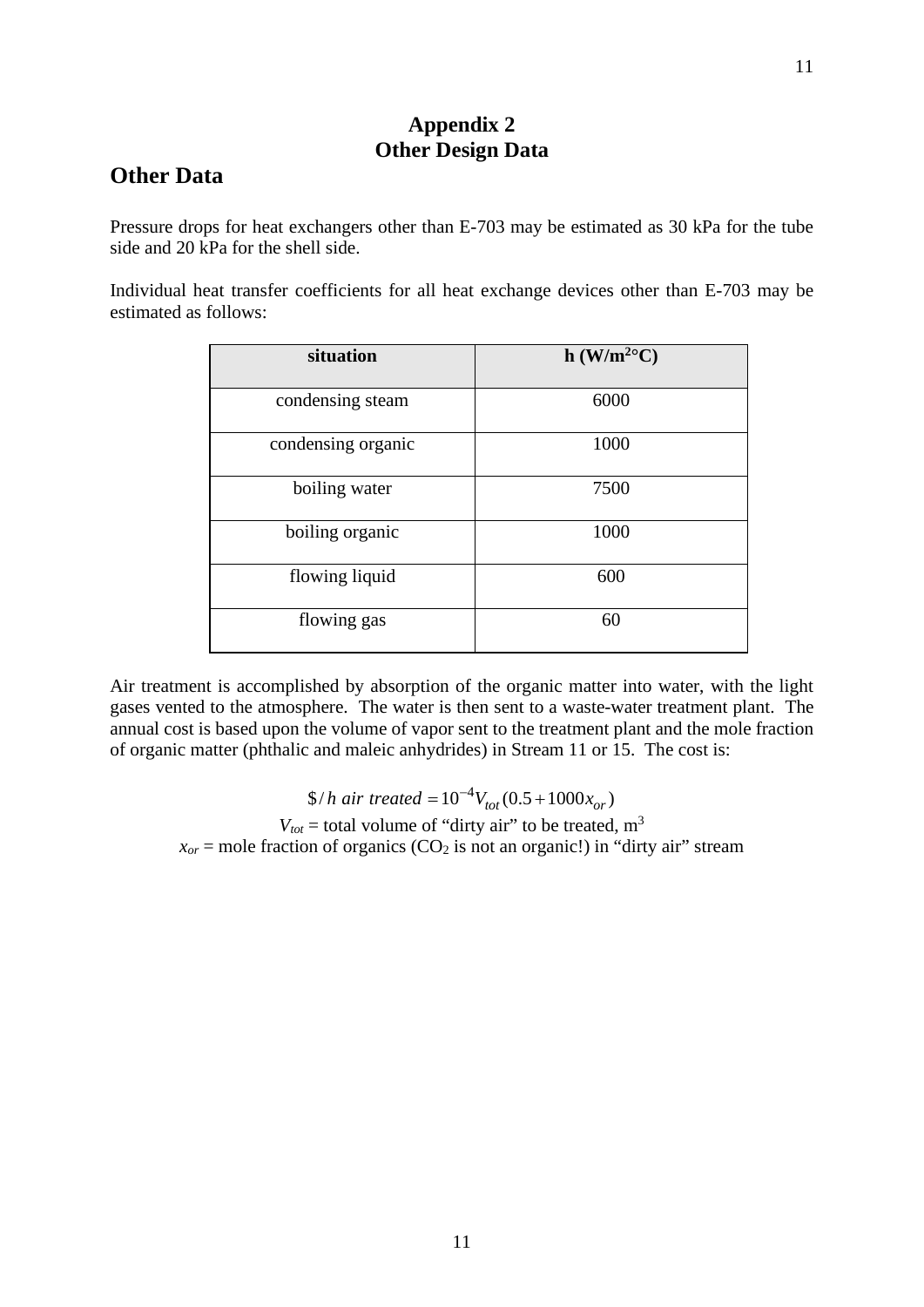### **Appendix 3**

#### **Reactor Design Data**

The catalysis and reaction engineering group has obtained kinetic information regarding the oxylene to phthalic anhydride reaction. In addition, the complete combustion reaction for each organic component occurs. The reaction network is given below. As you can see, a major advantage of our catalyst is that CO formation is essentially eliminated and no heavy impurity is made.

$$
\begin{array}{ccc}\n & \text{maleic anhydride} & \xrightarrow{5} & \text{CO}_2 \\
\text{o-xylene} & \xrightarrow{1} & \text{phthalic anhydride} & \xrightarrow{2} & \text{CO}_2 \\
\hline\n & 3 & & \text{CO}_2\n\end{array}
$$

 $\overline{a}$ 

The catalyst must operate between 300°C and 400°C, and at pressures between 1 atm and 3 atm. In this range, the kinetics are as follows: (partial pressures in atmospheres,  $r_i$  in kmole  $hr^{-1}$  (kg catalyst)<sup>-1</sup>, k<sub>0</sub> = 1 kmole hr<sup>-1</sup>(kg catalyst)<sup>-1</sup> atm<sup>-2</sup>, R = 1.987 cal/K mole, and T is in K)

$$
r_1 = k_1 p_{xy} p_{o_2} \qquad \ln \frac{k_1}{k_0} = -\frac{27,000}{RT} + 19.837
$$

$$
r_2 = k_2 p_{pa} p_{o_2} \qquad \ln \frac{k_2}{k_0} = -\frac{31,000}{RT} + 20.86
$$

$$
r_3 = k_3 p_{xy} p_{o_2}
$$
  $\ln \frac{k_3}{k_0} = -\frac{28,600}{RT} + 18.97$ 

$$
r_4 = k_4 p_{xy} p_{o_2} \qquad \ln \frac{k_4}{k_0} = -\frac{27,900}{RT} + 19.23
$$

$$
r_5 = k_5 p_{ma} p_{o_2}
$$
  $\ln \frac{k_5}{k_0} = -\frac{30,400}{RT} + 20.47$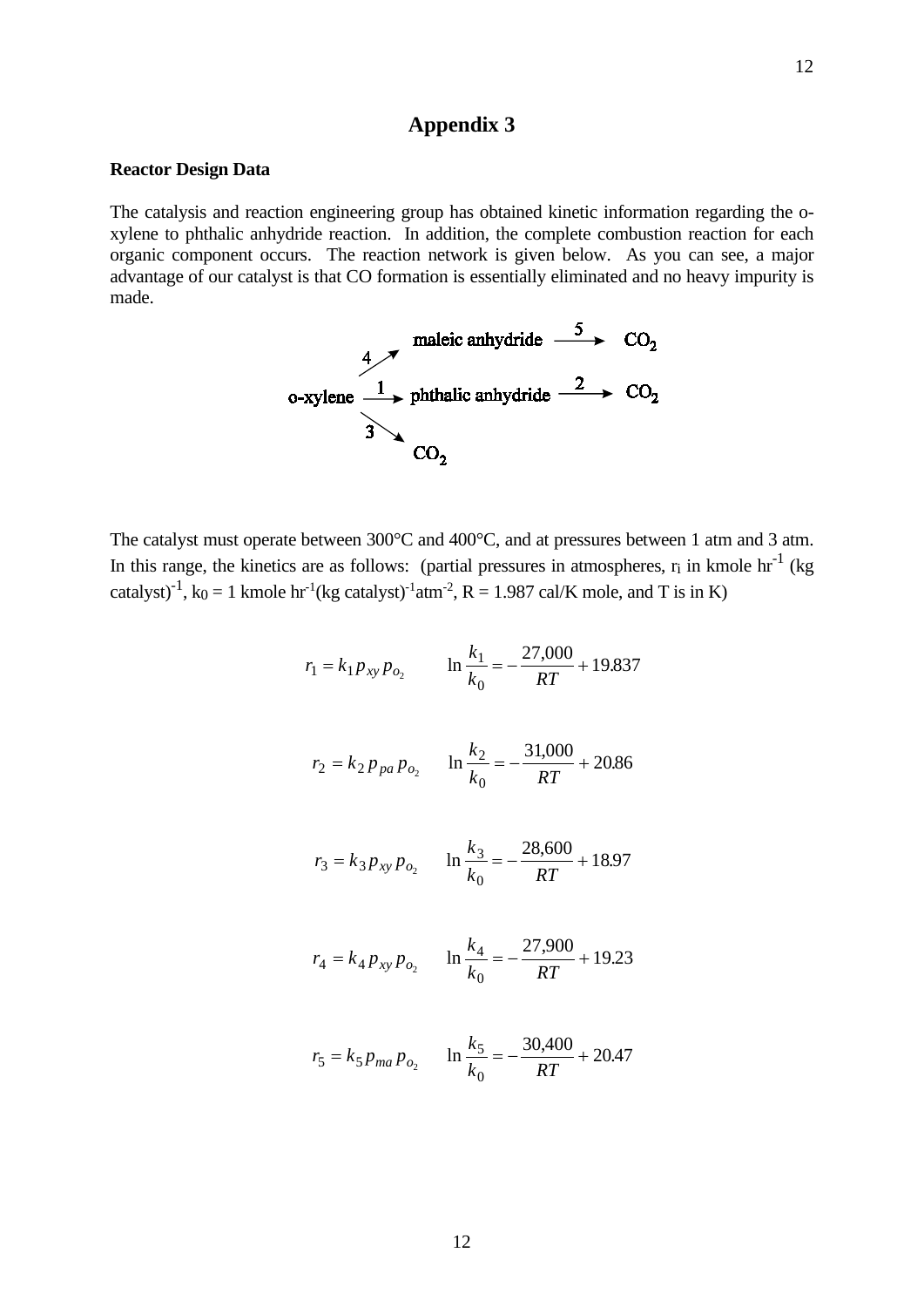The lower flammability limit of o-xylene in air is 1 mole %, and the upper flammability limit is 6 mole%. For safety reasons, it is necessary that process conditions not be within these limits. It is also necessary that the o-xylene content of the reactor never exceed 10 mole %, because, if that limit is exceeded, the catalyst no longer operates at the desired selectivity, the reaction could become oxygen starved, forming significant amounts of CO and other undesired byproducts.

At this time, we are unsure as to whether a packed bed reactor (shell and tube type -- modeled as PFR) or a fluidized bed reactor (modeled as an isothermal packed bed) is the better choice. Please address this in your preliminary design. For the shell and tube packed bed, the catalyst would be in the tubes. We do believe, however, that tube diameters exceeding one inch in a shell and tube configuration would not allow for rapid enough heat removal, causing significant hot spots, and subsequent catalyst damage.

For a fluidized bed, the following data may be assumed:

spherical catalyst particle, diameter  $d_p = 300 \text{ }\mu\text{m}$ catalyst particle density  $\rho_{cat} = 1600 \text{ kg/m}^3$ void fraction at minimum fluidization ε*mf* = 0.50 heat transfer coefficient from fluidized bed to tube wall  $h = 300 \text{ W/m}^2$ <sup>o</sup>C reactor should operate between 2*umf* and 5*umf*

for *umf*, use the correlation of Wen & Yu:

$$
Re_{mf} = \frac{d_p u_{mf} \rho_g}{\mu} = \left(\sqrt{33.7^2 + 0.0408Ar}\right) - 33.7
$$
  
where

 $(\rho_{s} - \rho_{o})$ 2 3  $Ar = \frac{d_p^3 \rho_g (\rho_s - \rho_g)g}{2}$ 

 $\mu$ 

where  $\rho_g$  is the density of the gas in the fluidized bed (at average conditions) and  $\rho_s$  is the solid catalyst particle density (called ρ*cat* above).

For a shell and tube packed bed, the following data may be assumed:

catalyst particle diameter  $d_p = 3$  mm catalyst particle density  $\rho_{cat} = 1600 \text{ kg/m}^3$ void fraction ε = 0.50 heat transfer coefficient from packed bed to tube wall  $h = 60$  W/m<sup>2</sup>°C use standard tube sheet layouts as for a heat exchanger shell diameter is a function of heat transfer characteristics and frictional losses

The cost of catalyst (for any particle size) is \$1.00/kg.

It is anticipated that a heat transfer fluid will be used in a closed loop to remove the highly exothermic heat of reaction from either type of reactor. We anticipate that all surplus high pressure steam made can be sold elsewhere in the plant, for a credit of \$5.00/1000 kg.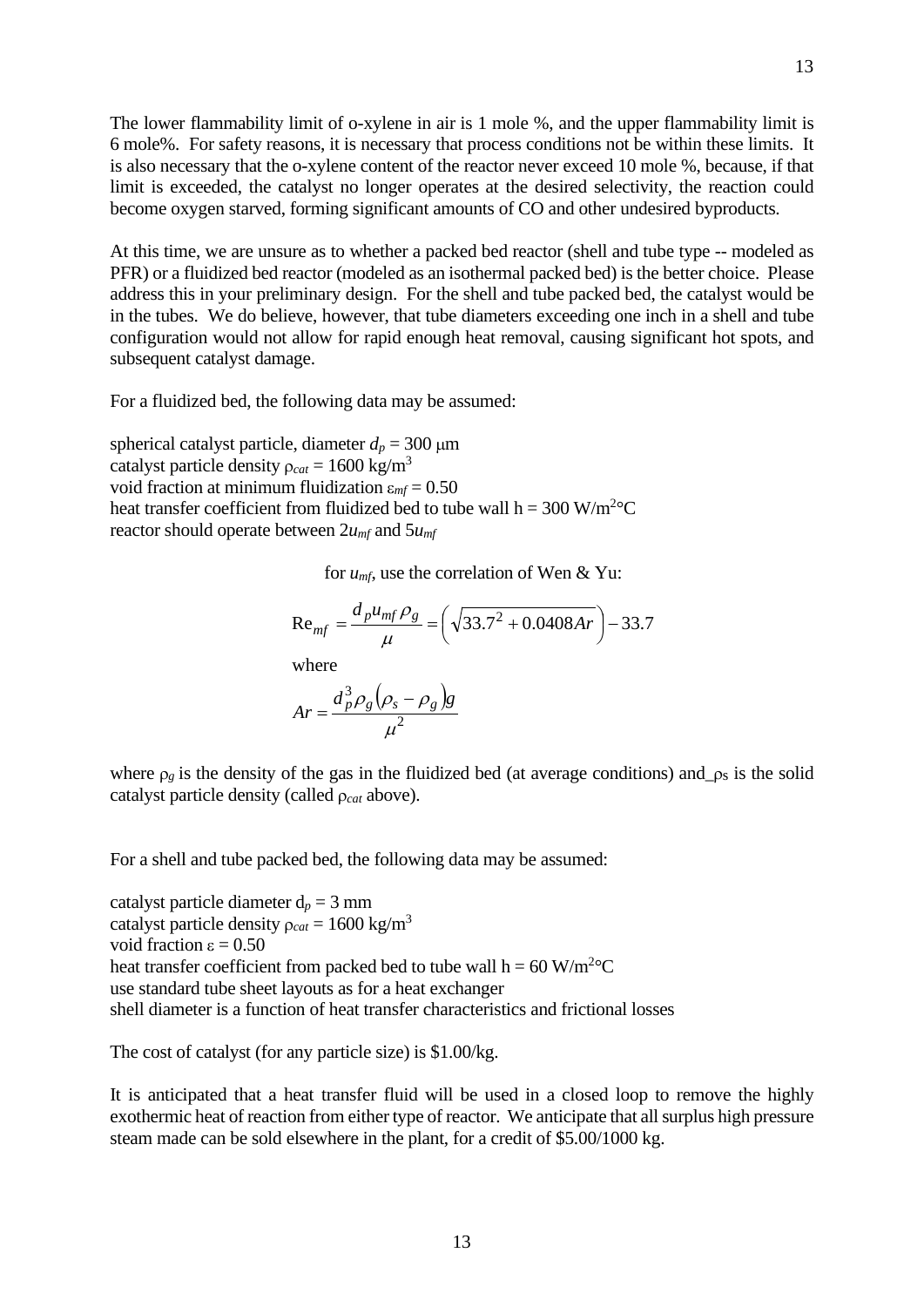# **Appendix 4**

14

# **Equations for Pump Curves**

P-701

 $\Delta P$  (kPa) = 500 - 4.662 × 10<sup>-3</sup> *m* - 1.805 × 10<sup>-6</sup> *m*<sup>2</sup> *m* in kg/h

P-702

for 
$$
\dot{m} > 670
$$
 Mg/h  
\n
$$
\Delta P \text{ (kPa)} = 196.2 + 0.2972 \dot{m} - 2.692 \times 10^{-4} \dot{m}^2 + 4.899 \times 10^{-8} \dot{m}^3 \qquad \dot{m} \text{ in Mg/h}
$$

 $\Delta P$  (kPa) = 289.0 for  $\dot{m}$  < 670 Mg/h

C-701

for 3500 rpm  
\n
$$
P_{\text{out}}/P_{\text{in}} = 5.201 + 2.662 \dot{m} - 1.358 \times 10^{-4} \dot{m}^2 + 4.506 \times 10^{-8} \dot{m}^3
$$
 *in* in Mg/h

 $P_{\text{in}} = 4.015 + 5.263 \times 10^{-3} \dot{m} - 1.838 \times 10^{-4} \dot{m}^2$  *m* in Mg/h for 2200 rpm  $P_{\text{out}}/P_{\text{in}} = 4.015 + 5.263 \times 10^{-3} \dot{m} - 1.838 \times 10^{-4} \dot{m}^2$  *m*